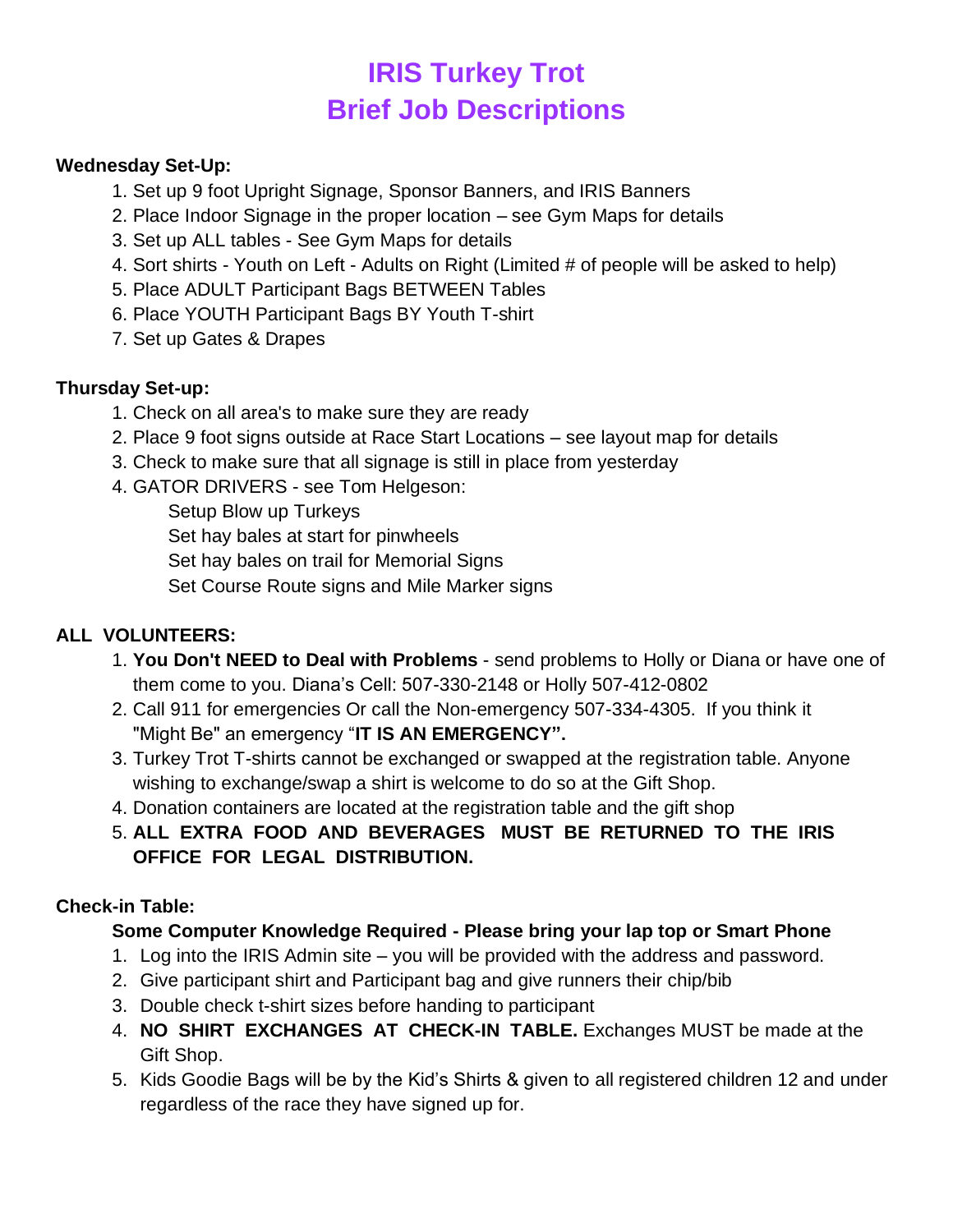- 6. Remind runners that the Chip is in the Race Bib and it must be on the outside of their clothing.
- 7. Direct participants to the Memorial Area, picture area, etc.
- 8. When you are ready for a new person to check-in raise your flag and a new participant will be directed to your table

## **Gator Drivers:**

- 1. Tom Helgeson Chairs this area Find him or call him (507) 838-5260 for direction
	- a. Setup Blow up Turkeys (2 of them)
	- b. Set hay bales at start for pinwheels
	- c. Set hay bales on trail for Memorial Signs
	- d. Set Course Route signs and Mile Marker signs orange cones needed
	- e. Lead 10K Run
	- f. Sweep for people needing a ride back
	- g. Sweep both 5 &10K Routes to make sure everyone is finished

### **Greeters:**

- 1. **One of the Most Important Jobs!** Please know where everything is located inside and outside and outside of the gym, the time line for all events, and races.
- 2. Welcome EVERY Person that walks in the door with a big friendly smile and a Loud "Thanks For Coming to the Turkey Trot!"
- 3. Know where to find the answer to the question if you don't know the answer!
- 4. Direct those entering the gym to CHECK-IN or the REGISTRATION area.
- 5. At the end of the gate line direct the participant to the next available check-in person

# **Same Day Registration:**

- 1. All Registration is done online. Those wishing to register can do so on a computer or their cell phone until 8:15 am on the day of the Turkey Trot.
- 2. Handles cash flow and debit/credit card transactions for those registering.
- 3. Handles day of donations. All donations will go in a separate jar that is on the table. If someone says their change is a donation, put that change in the donation container. If you become concerned about the amount of money in the donation container, remove some of it and place it in the brown envelope inside the cash box.
- 4. REMEMBER… DONATION CONTAINERS AND CASH BOXES ARE NOT TO BE COMBINED! THIS IS FOR TAX PURPOSES.

# **T-shirt Sales:**

- 1. Make sure that all shirt sizes are on display.
- 2. **NO** Holding shirts for later sale.
- 3. If someone has received a shirt that is the wrong size from the check-in station you may exchange it for a different size.
- 4. NO REFUNDS
- 5. Handles cash flow and debit/credit card transactions
- 6. Handles day of donations. All donations will go in a separate jar that is on the table. If some say their change is a donation, put that change in the donation container. If you become